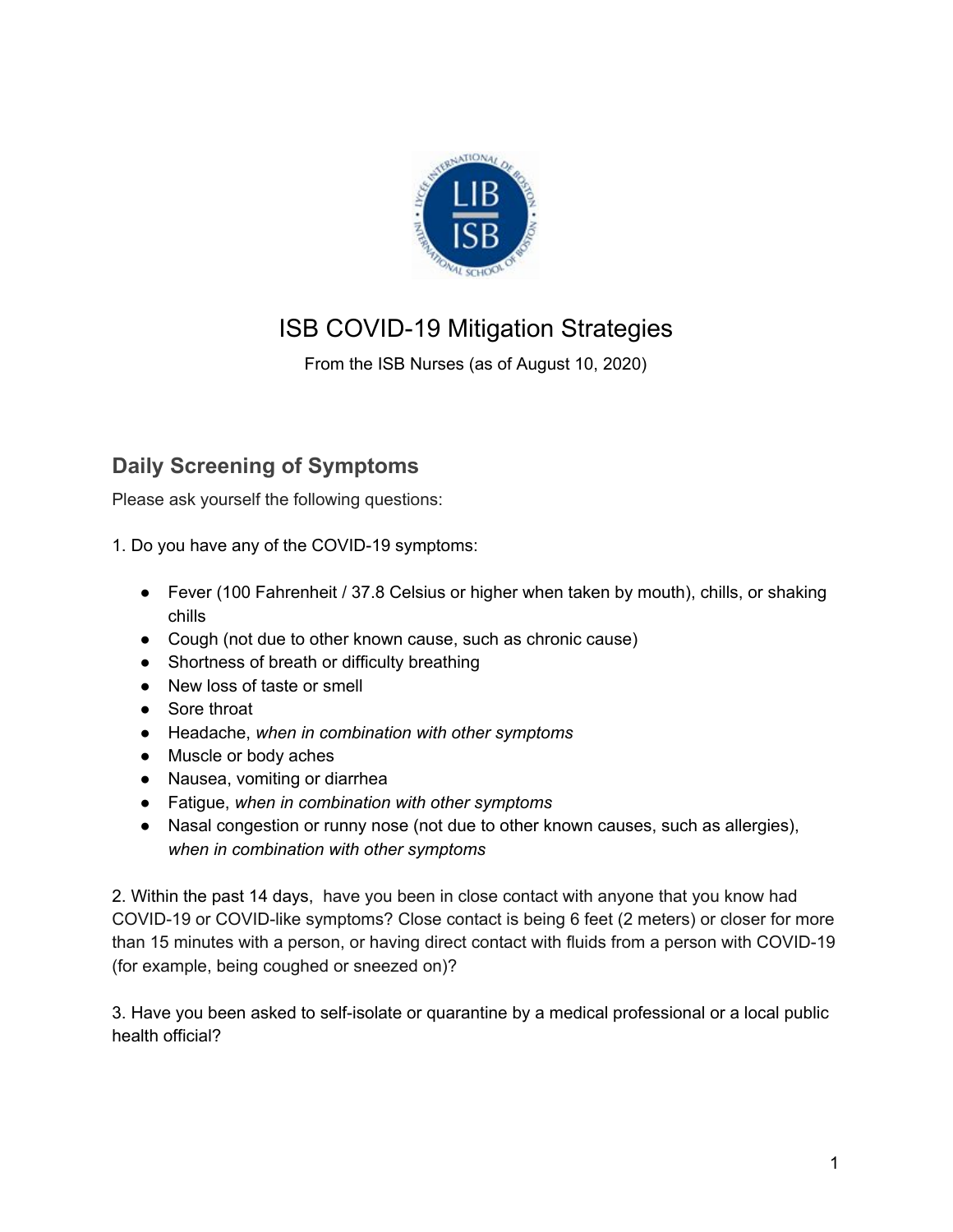4. Within the past 14 days, have you travelled internationally or to a state within the USA not included in the list of Covid-19 lower-risk states per the Commonwealth of Massachusetts?

If yes, can you produce a negative result for COVID-19 from a test administered in Massachusetts no earlier than 4 days after your date of arrival or return to MA?

#### **Hand Washing Instructions**

- **Wet your hands** with clean, running water (warm or cold), turn off the tap, and apply soap.
- **Lather your hands** by rubbing them together with the soap. Lather the backs of your hands, between your fingers, and under your nails.
- **Scrub your hands** for at least 20 seconds.
- **Rinse your hands** well under clean, running water.
- **Dry your hands** using a clean towel or air dry them.
- **Wash your hands** frequently with soap and water frequently for at least 20 seconds.

#### **Always wash your hands:**

- After blowing your nose, coughing, or sneezing
- After being in a public place
- Before eating and/or preparing food
- Before touching your eyes or putting in contact lenses
- After using the toilet
- Before and after treating a cut or wound
- After touching an animal, animal feed, or animal waste
- After touching garbage

If you are unable to wash your hands, use an alcohol-based hand sanitizer that contains at least 60% alcohol. Make sure you are using a safe product (FDA recalled products that contain toxic methanol). Parents should let the teachers know if they do not wish their children to be administered hand sanitizers.

Additional Information:

- Your [Health](http://files.hria.org/files/HW3707.pdf) is in Your Clean Hands
- Hand Washing and Hand [Sanitizer](https://www.cdc.gov/handwashing/pdf/hand-sanitizer-factsheet.pdf) (2 pages)
- Stop [Germs:](https://www.cdc.gov/handwashing/pdf/wash-your-hands-fact-sheet-508.pdf) Wash your Hands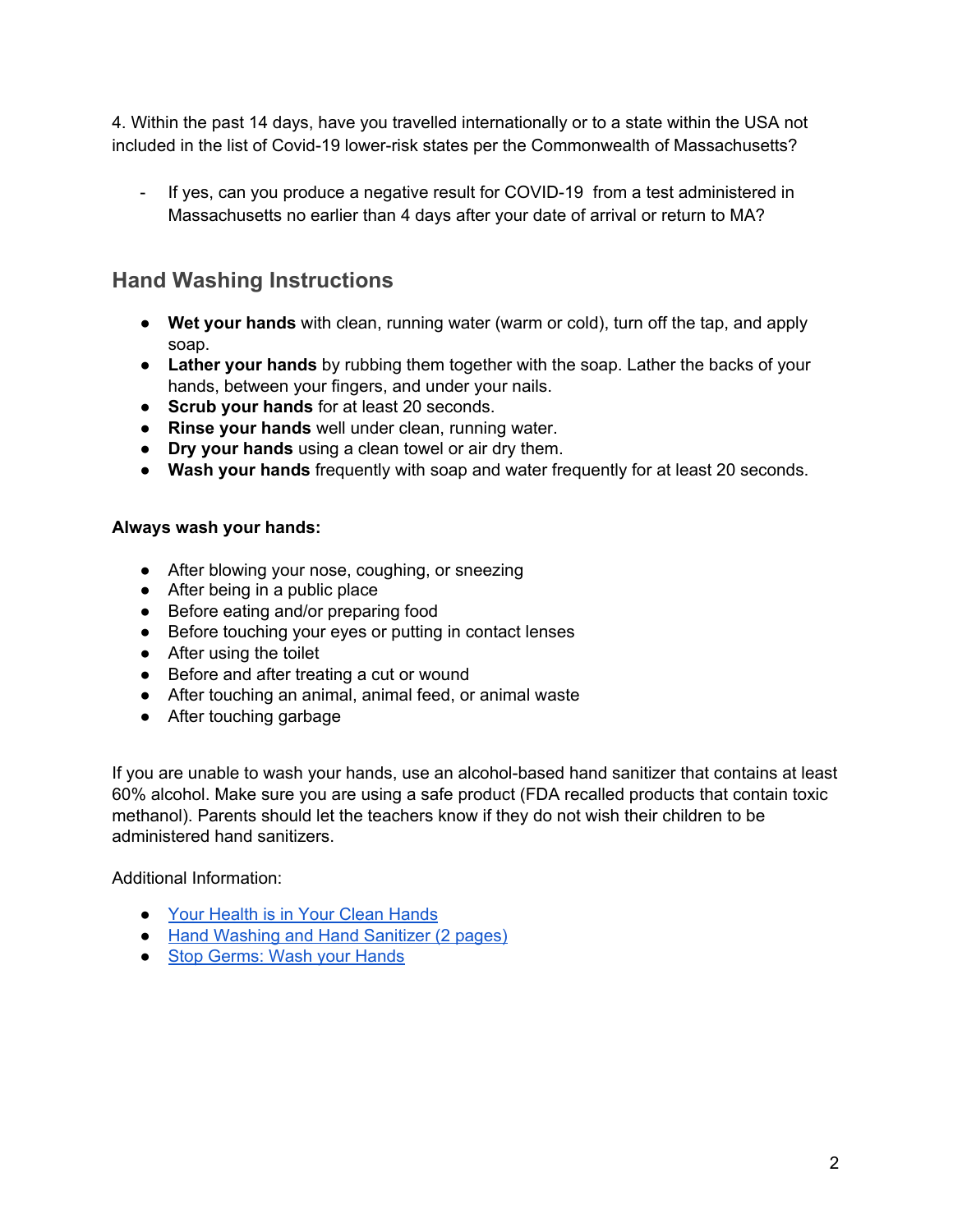#### **Face Masks or Cloth Face Coverings**

How to put on a face mask:

- Your face mask should be clean, dry and not damaged
- Wash and dry your hands before putting on your face mask
- Put it over your nose and mouth and secure it under your chin
- Try to fit it snugly against the sides of your face no gaps
- Make sure you can breathe easily
- Wash and dry your hands

While wearing a face mask:

- Do not touch the front of the face mask. If you do, clean your hands and dry thoroughly.
- Avoid touching your face, as infection can still be introduced by touching your eyes or if you are not wearing your face mask correctly.
- Face masks should not be moved during use. This includes being pulled up or pulled down below your chin. If you need to remove your mask (for example, to eat) - remove it safely, dispose of it appropriately (or wash if a home-made facial covering or cloth mask) and clean your hands.
- Replace the face mask if it becomes damp, damaged, or soiled.

To safely remove your mask:

- Clean your hands with soap and water or use hand sanitizer (containing at least 60 percent alcohol). Make sure your hands are dry.
- Remove the face mask from behind your ear (do not touch the front of the mask) by untying ties or removing loops and pull it away from your face. Be careful not to touch your eyes, nose, and mouth when removing your mask.
- Clean, store or dispose of it into a trash bin. Please be sure not to leave it on your desk.
- Clean your hands again.
- Face coverings should not be shared with anyone.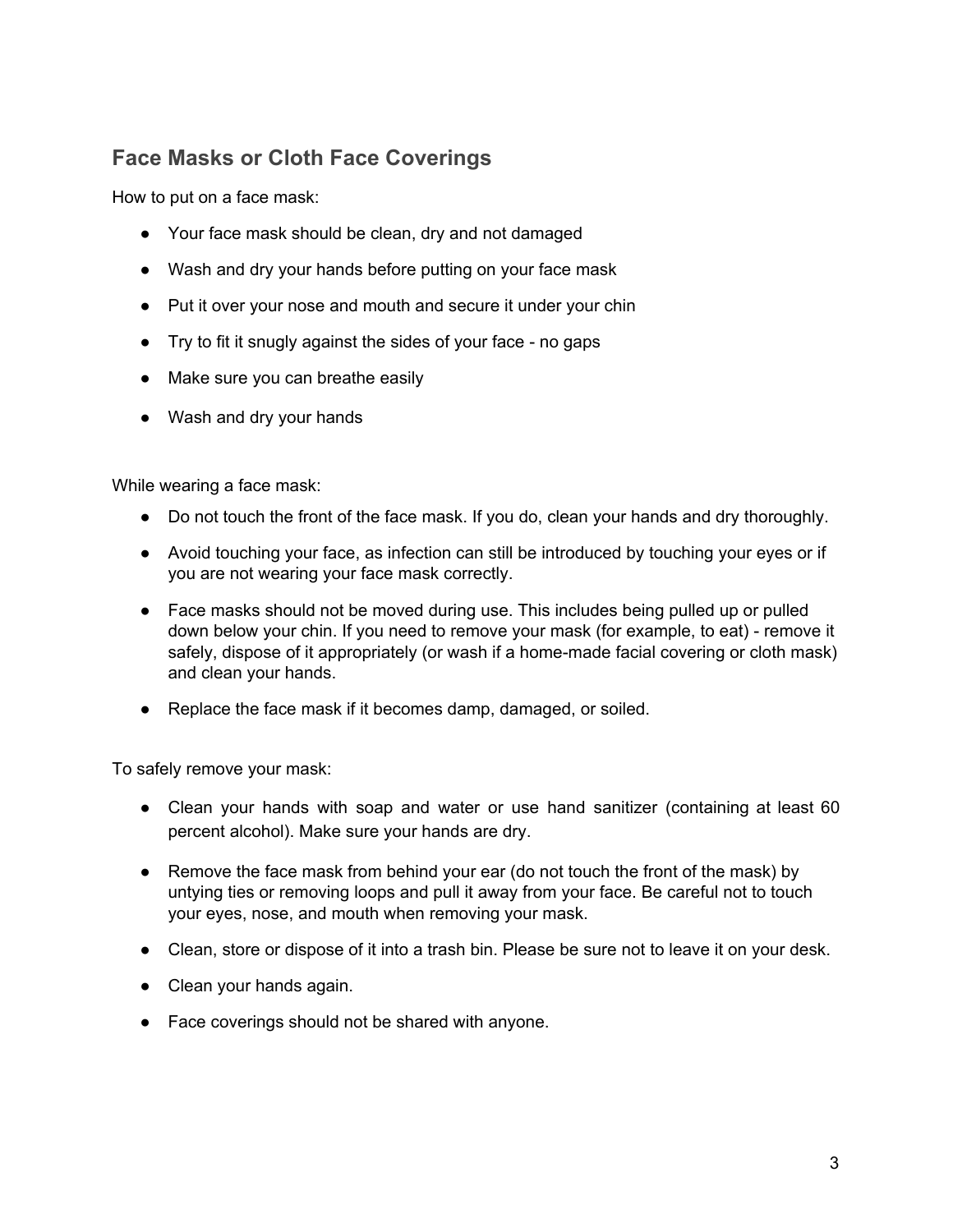Please note that masks with a valve will not be permitted at ISB because the valve allows for air to be exhaled without being filtered, it is similar to not wearing a mask at all. So, please for everyone's safety no masks with valves allowed.

- How to Wear a Face [Covering](https://www.mass.gov/doc/use-face-coverings-effectively/download) Poster
- How to Wear a Face [Covering](https://youtu.be/HtUJPizQVPI) Video
- CDC Face [Masks](https://www.cdc.gov/coronavirus/2019-ncov/prevent-getting-sick/diy-cloth-face-coverings.html?deliveryName=USCDC_2067-DM25135) Link
- Poster on Safely [Wearing](https://www.cdc.gov/coronavirus/2019-ncov/downloads/cloth-face-covering.pdf) Face Masks (CDC)

#### **Good sneeze/cough hygiene**

- Cover your mouth/nose with a tissue
- Throw the tissue away immediately in a trash can, and then wash your hands.
- If no tissue is available, cough or sneeze into the crook of your arm on your sleeve.
- Cover Your [Cough](https://www.cdc.gov/flu/pdf/protect/cdc_cough.pdf) (CDC)

**Avoid touching your face, eyes, nose, and mouth**, where it is easy to spread the virus to yourself.

**Clean frequently touched surfaces** daily, including door knobs, counters, tables, tablets, keyboards, phones, bathroom fixtures.

### **Physical "Social" Distancing Guidelines**

- The CDC recommends 6 feet (2m) of distance between individuals.
- The more closely you interact with others and the longer the interaction time the higher the risk of COVID-19 spread.
- Poster for Social [Distancing](https://www.mass.gov/doc/help-prevent-covid-19-with-social-distancing/download)
- Poster Social [Distancing](https://www.mass.gov/doc/how-young-people-can-prevent-covid-19-with-social-distancing/download) for Middle and High School Students
- Video for Teens on Social [Distancing](https://www.youtube.com/watch?v=anWI91gThfY) (30 seconds)